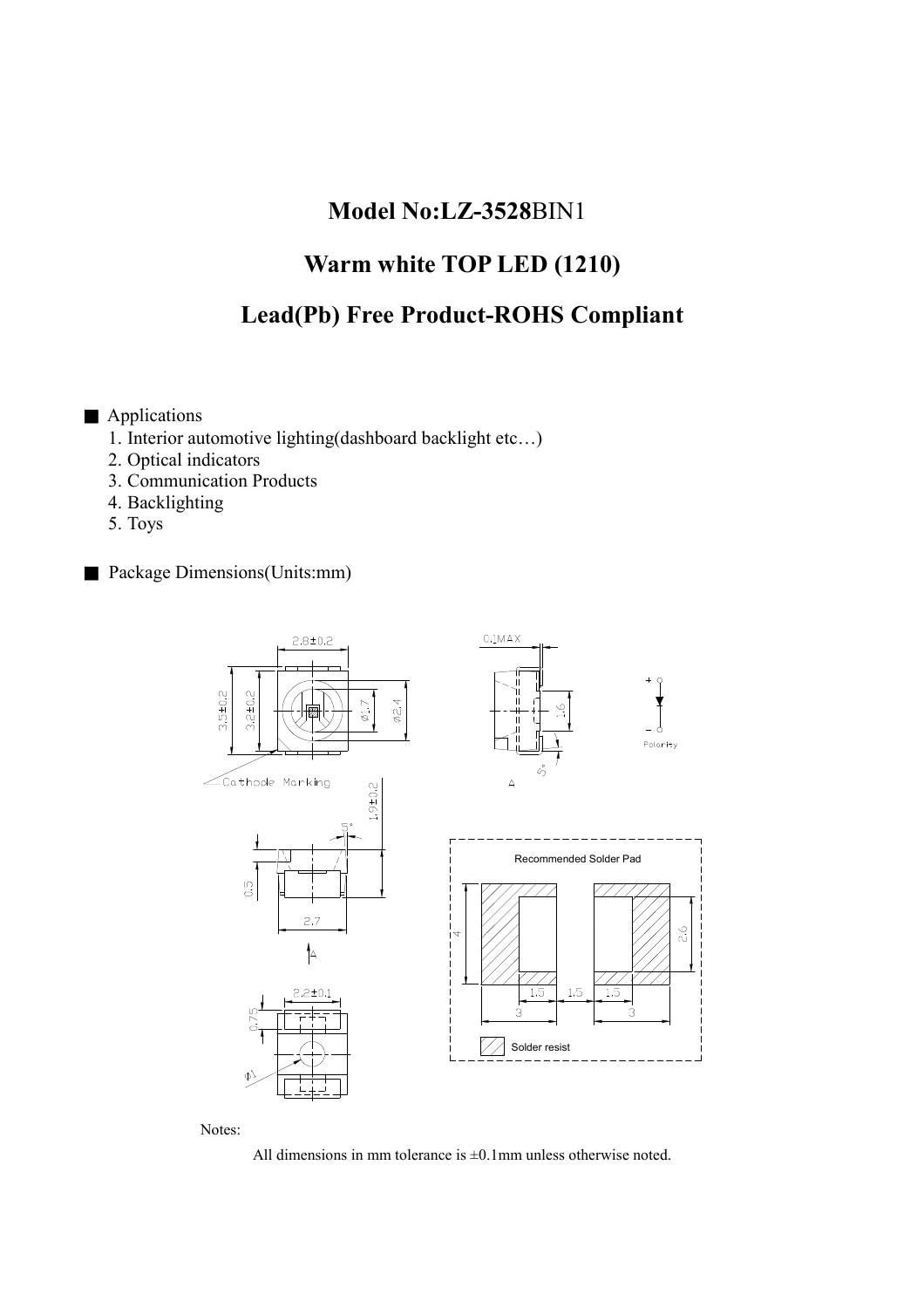## Absolute Maximum Ratings (Ta =  $25^{\circ}$ C)

| Items                        | Symbol                | Absolute maximum<br>Rating | Unit            |
|------------------------------|-----------------------|----------------------------|-----------------|
| Power Dissipation            | $P_D$                 | 100                        | mW              |
| Forward Current(DC)          | $I_{\rm F}$           | 30                         | mA              |
| Peak Forward Current*        | $\mathbf{I}_{\rm FP}$ | 100                        | mA              |
| <b>Operation Temperature</b> | $T_{\text{opr}}$      | $-40 - +95$                | °C              |
| <b>Storage Temperature</b>   | $T_{\rm stg}$         | $-40 \sim +100$            | $\int_0^\infty$ |

\*Pulse width  $\leq$  0.1 msec duty  $\leq$  1/10

■ Typical Electrical & Optical Characteristics (IF=20mA and Ta =  $25^{\circ}$ C)

| Part No         | CCT(K)    | Forward<br>Voltage $(v)$ |      | Luminous<br>Intensity (mcd) |      | Luminous Flux<br>1m |      | Reverse<br>Current<br>$(\mu A)$ | 50%<br>Power<br>Angle |
|-----------------|-----------|--------------------------|------|-----------------------------|------|---------------------|------|---------------------------------|-----------------------|
|                 |           | Min.                     | Typ. | Min.                        | Typ. | Min.                | Typ. | Max.                            | Max.                  |
| LZ-3528<br>BIN1 | 2600-3200 | 2.8                      | 3.2  | 1900                        | 2183 | 4.0                 | 4.5  | 50                              | <b>120</b>            |

### ■ Notes

| 1. Tolerance of measurement of luminous intensity    | $\pm 15\%$       |
|------------------------------------------------------|------------------|
| 2. Tolerance of measurement of chromatic coordinates | $\cdot \pm 0.02$ |

3. Tolerance of measurement of forward voltage  $\pm 0.1V$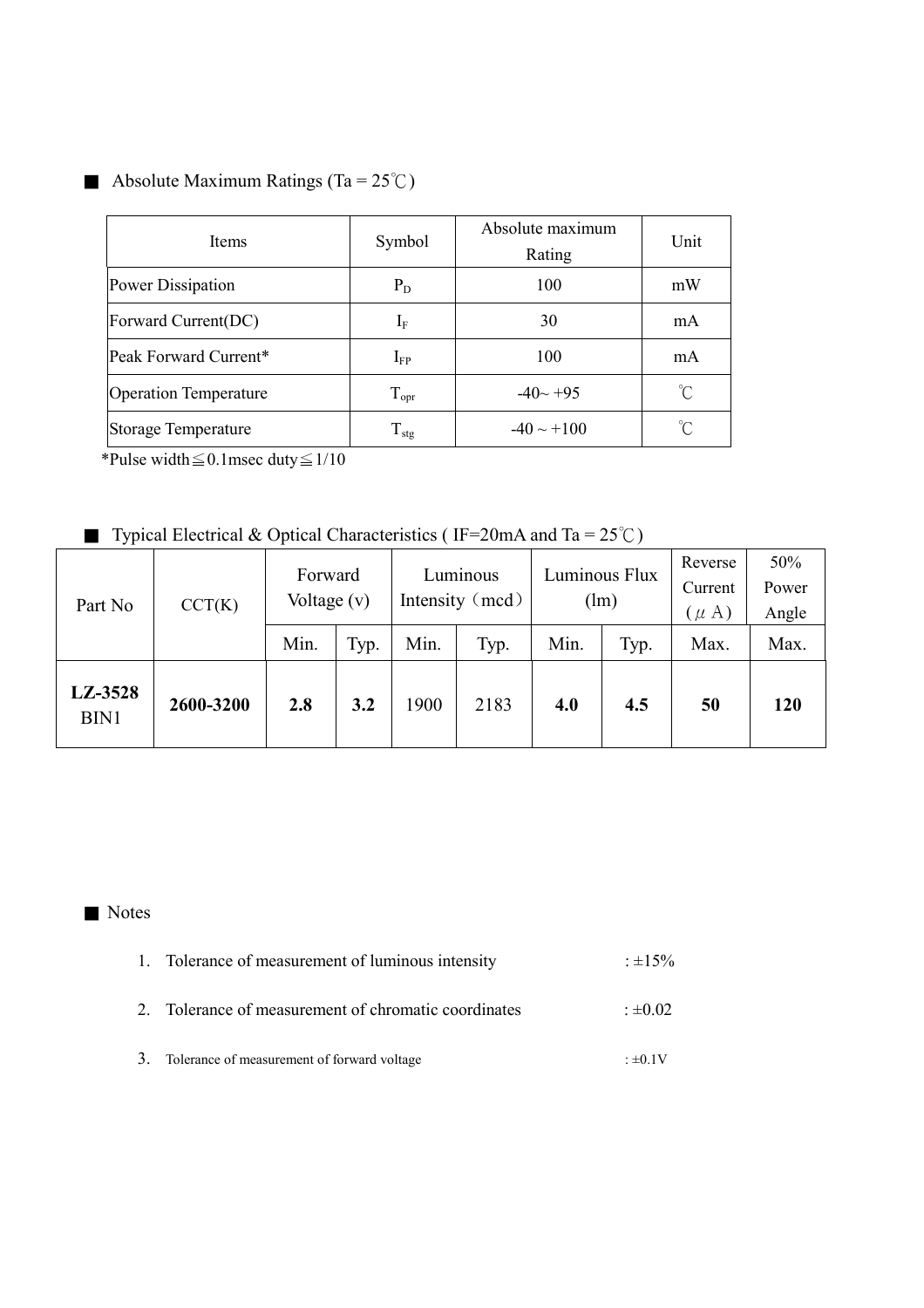## ■ Chromatic Coordinates Ranks

|   |         | N11    | N12             |        | N13     |                   | N14        |        |         |        |
|---|---------|--------|-----------------|--------|---------|-------------------|------------|--------|---------|--------|
| X | 0.4400  | 0.4496 | 0.4496          | 0.4592 | 0.4592  | 0.4694            | 0.4694     | 0.4797 |         |        |
| Y | 0.4530  | 0.4568 | 0.4568          | 0.4606 | 0.4606  | 0.4635            | 0.4635     | 0.4663 |         |        |
| X | 0.4473  | 0.4568 | 0.4568          | 0.4666 | 0.4666  | 0.4768            | 0.4768     | 0.4870 |         |        |
| Y | 0. 4428 | 0.4467 | 0.4467          | 0.4504 | 0. 4504 | 0. 4532           | 0. 4532    | 0.4560 |         |        |
|   | N21     |        | N <sub>22</sub> |        |         | N23               |            | N24    |         |        |
| X | 0.4378  | 0.4473 | 0.4473          | 0.4568 | 0.4568  | 0.4666            | 0.4666     | 0.4768 |         |        |
| Y | 0.4390  | 0.4428 | 0.4428          | 0.4467 | 0.4467  | 0.4504            | 0.4504     | 0.4532 |         |        |
| X | 0.4449  | 0.4546 | 0.4546          | 0.4641 | 0.4641  | 0.4740            | 0.4740     | 0.4840 |         |        |
| Y | 0.4291  | 0.4327 | 0.4327          | 0.4365 | 0.4365  | 0.4404            | 0.4404     | 0.4432 |         |        |
|   |         | N31    |                 | N32    |         | N33               |            | N34    |         |        |
| X | 0.4270  | 0.4359 | 0.4359          | 0.4449 | 0.4449  | 0.4546            | 0.4546     | 0.4641 |         |        |
| Y | 0.4197  | 0.4244 | 0.4244          | 0.4291 | 0.4291  | 0.4327            | 0.4327     | 0.4365 |         |        |
| X | 0.4342  | 0.4431 | 0.4431          | 0.4522 | 0.4522  | 0.4616            | 0.4616     | 0.4712 |         |        |
| Y | 0.4096  | 0.4143 | 0.4143          | 0.4191 | 0.4191  | 0.4228            | 0.4228     | 0.4267 |         |        |
|   | N41     |        |                 | N42    |         | N43<br>N44<br>N45 |            |        |         |        |
| X | 0.4168  | 0.4253 | 0.4253          | 0.4342 | 0.4342  | 0.4431            | 0.4431     | 0.4522 | 0.4522  | 0.4616 |
| Y | 0. 3995 | 0.4049 | 0.4049          | 0.4096 | 0.4096  | 0.4143            | 0.4143     | 0.4191 | 0. 4191 | 0.4228 |
| X | 0.4243  | 0.4328 | 0.4328          | 0.4416 | 0.4416  | 0.4505            | 0.4505     | 0.4594 | 0.4594  | 0.4689 |
| Y | 0. 3891 | 0.3947 | 0.3947          | 0.3993 | 0.3993  | 0.4040            | 0.4040     | 0.4087 | 0.4087  | 0.4127 |
|   |         | N52    |                 | N53    | N54     |                   | <b>N51</b> |        |         |        |
| X | 0.4243  | 0.4328 | 0.4328          | 0.4416 | 0.4416  | 0.4505            | 0.4159     | 0.4243 |         |        |
| Y | 0.3891  | 0.3947 | 0.3947          | 0.3993 | 0.3993  | 0.4040            | 0.3836     | 0.3891 |         |        |
| X | 0.4312  | 0.4396 | 0.4396          | 0.4485 | 0.4485  | 0.4574            | 0.4229     | 0.4312 |         |        |
| Y | 0.3794  | 0.3849 | 0.3849          | 0.3896 | 0.3896  | 0.3943            | 0.3738     | 0.3794 |         |        |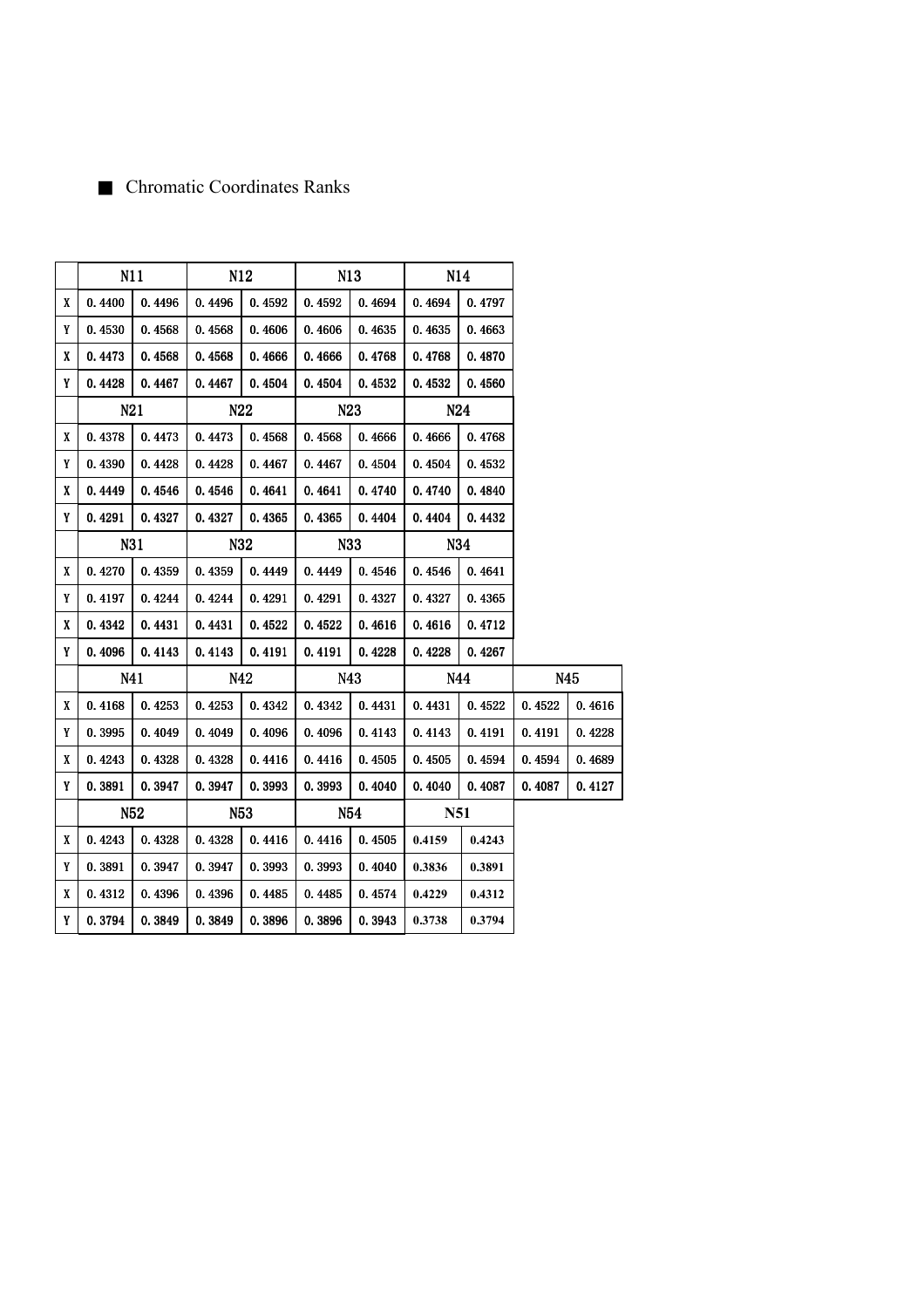



80° 70°

90°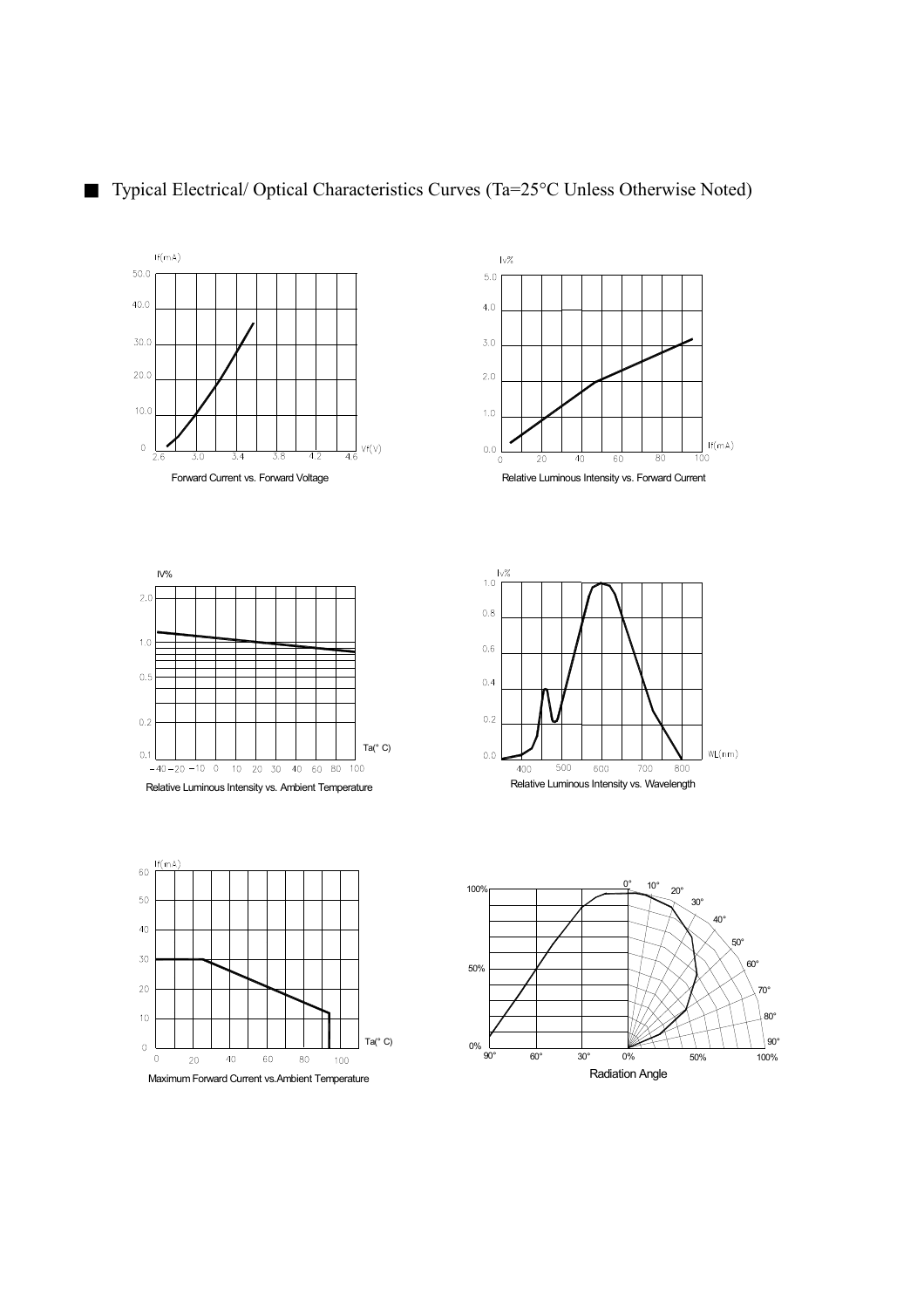### ■ Soldering heat reliability:

#### Lead Solder



#### Lead Free Solder

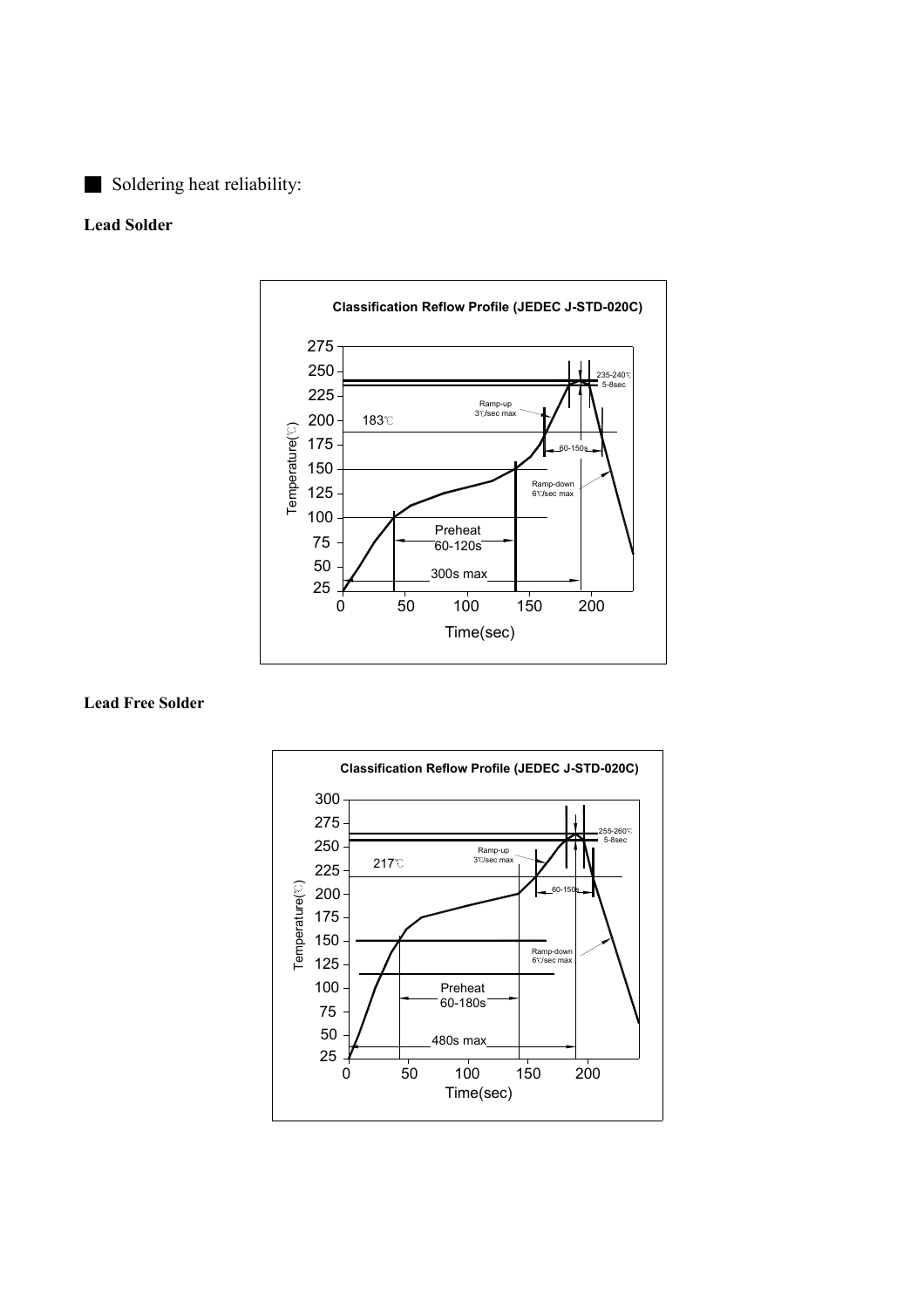### ■ Packing Specifications: (Units:mm)



■ Reel Specifications: (Units:mm)





Dimensions ate specified as follows:mm

#### Notes:

- 1) The packing only appropriate for LZGD
- 2) Normal packing quantity: 2,000pcs/reel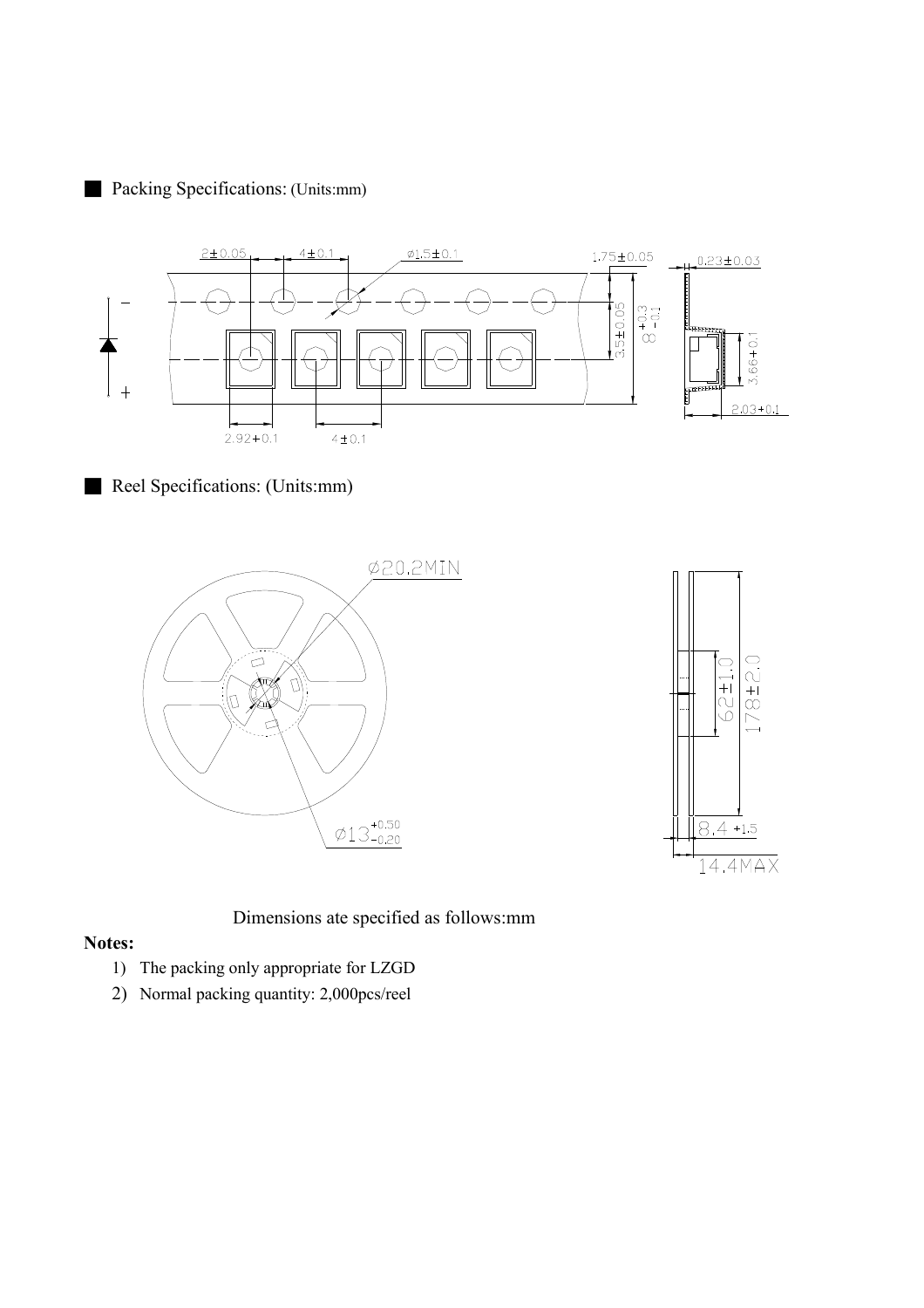### ■ Handling Precautions

Compare to epoxy encapsulant that is hard and brittle, silicone is softer and flexible. Although its characteristic significantly reduces thermal stress, it is more susceptible to damage by external mechanical force.

As a result, special handling precautions need to be observed during assembly using silicone encapsulated LED products. Failure to comply might leads to damage and premature failure of the LED.

1. Handle the component along the side surfaces by using forceps or appropriate tools.



2. Do not directly touch or handle the silicone lens surface. It may damage the internal circuitry.





3. Do not stack together assembled PCBs containing exposed LEDs. Outside impact may scratch the silicone lens or damage the internal circuitry.



- 4. The outer diameter of the TOP LED pickup nozzle should not exceed the size of the LED to prevent air leaks. The inner diameter of the nozzle should be as large as possible.
- 5. A pliable material is suggested for the nozzle tip to avoid scratching or damaging the LED surface during pickup.